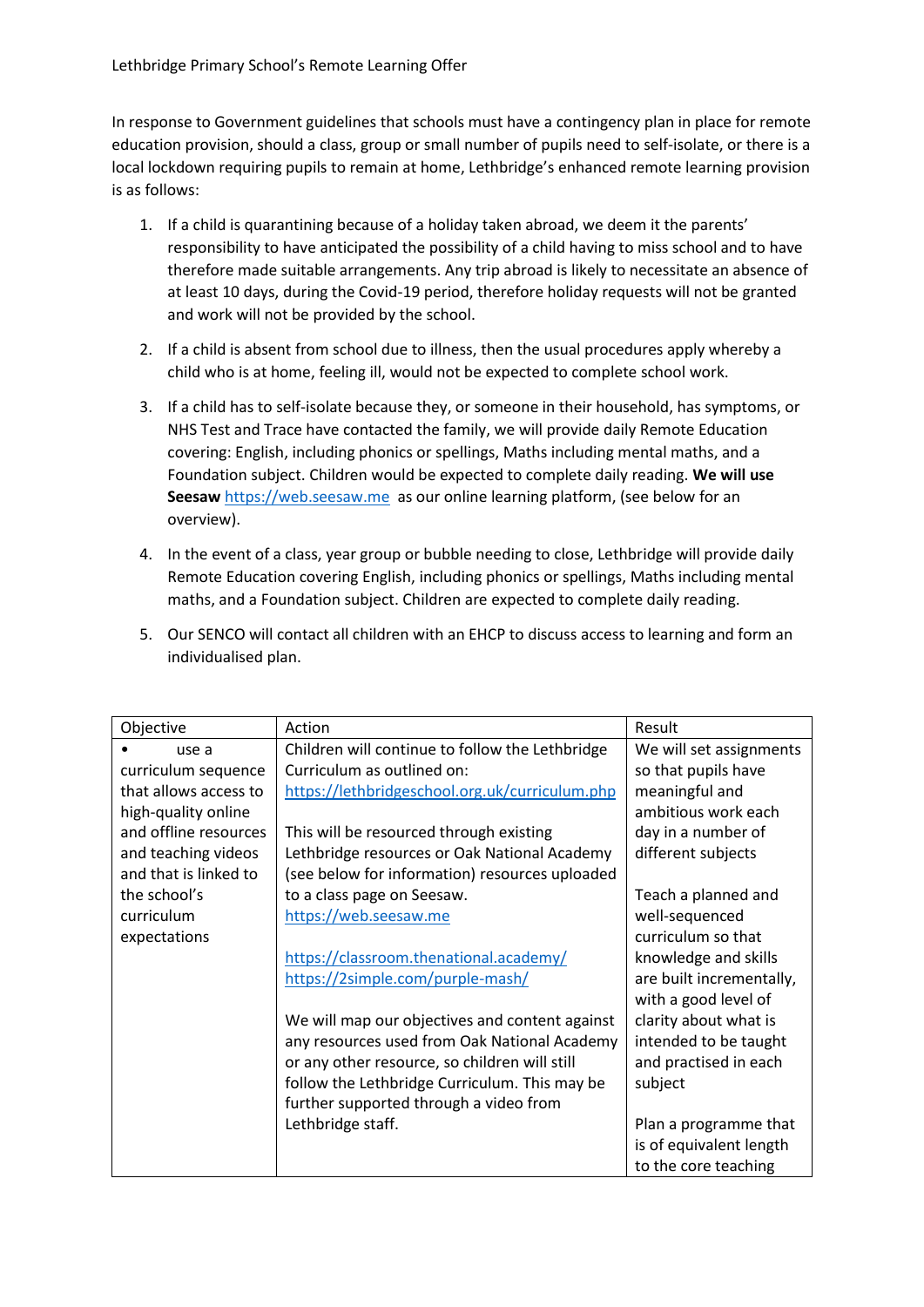|                                                                                                                                                                                                                                                                            |                                                                                                                                                                                                                                                                                                                                                                                                                                                                                                                                                                                                                                                                                                                                                                                                                                                                                                                                                                                                                                                                                                                                                                           | pupils would receive in<br>school, ideally including<br>daily contact with<br>teachers                                                                                                                                                                                                                                                                                                                                                                                                                                                                                                                                                                                |
|----------------------------------------------------------------------------------------------------------------------------------------------------------------------------------------------------------------------------------------------------------------------------|---------------------------------------------------------------------------------------------------------------------------------------------------------------------------------------------------------------------------------------------------------------------------------------------------------------------------------------------------------------------------------------------------------------------------------------------------------------------------------------------------------------------------------------------------------------------------------------------------------------------------------------------------------------------------------------------------------------------------------------------------------------------------------------------------------------------------------------------------------------------------------------------------------------------------------------------------------------------------------------------------------------------------------------------------------------------------------------------------------------------------------------------------------------------------|-----------------------------------------------------------------------------------------------------------------------------------------------------------------------------------------------------------------------------------------------------------------------------------------------------------------------------------------------------------------------------------------------------------------------------------------------------------------------------------------------------------------------------------------------------------------------------------------------------------------------------------------------------------------------|
| give access<br>to high quality<br>remote education<br>resources<br>select the<br>online tools that will<br>be consistently used<br>across the school in<br>order to allow<br>interaction,<br>assessment and<br>feedback and make<br>sure staff are trained<br>in their use | In the event of a bubble closure or lockdown<br>staff will upload a daily video to their Seesaw<br>class page outlining the learning for the day.<br>All Lethbridge children have had an induction<br>into using Seesaw. Children have individual log<br>ins. Sharing and communication within Seesaw<br>is always within teacher control via the settings<br>and therefore secure. Other than Lethbridge<br>staff, no one else can view a child's<br>contribution or account.<br>Seesaw gives the opportunity to:<br>• Set work/tasks/activities for individuals,<br>groups or the whole class<br>· Multi-platform pupils can complete work on<br>iPads, Chrome books or PCs<br>• All work is cloud storage with anytime access<br>for pupils and teachers<br>• Teacher can access pupil work online<br>• Teachers can give audio or video instructions<br>for the work/tasks/activities<br>• Set deadlines for work to be completed if<br>required<br>• Feedback to pupils on the work they have<br>completed<br>• Reset the activity with comments for<br>improvement or extension<br>• A running record of a child's work will be<br>stored in his/her Seesaw Journal | Provide frequent, clear<br>explanations of new<br>content. This will<br>delivered by a teacher<br>via Seesaw and through<br>high-quality curriculum<br>resources or videos, for<br>example from Oak<br>Academy<br>We will gauge how well<br>pupils are progressing<br>through the curriculum,<br>using questions and<br>other suitable tasks and<br>set a clear expectation<br>on how regularly<br>teachers will check<br>work<br>Teachers will adjust the<br>pace or difficulty of<br>what is being taught in<br>response to questions<br>or assessments,<br>including, where<br>necessary, revising<br>material or simplifying<br>explanations to ensure<br>pupils' |
| provide<br>printed resources,<br>such as textbooks<br>and workbooks, for<br>pupils who do not<br>have suitable online<br>access<br>recognise<br>that younger pupils<br>and some pupils with<br>SEND may not be<br>able to access<br>remote education<br>without adult      | As in the Lockdown period 2020, SLT will review<br>all children with additional needs and/or in<br>more vulnerable circumstances. We take our<br>responsibilities to facilitate education as well as<br>safeguard very seriously. Places in school will<br>be offered according to government guidance<br>and our own risk assessments, and where a<br>school place cannot be offered school will<br>provide work and remote support. Activities<br>will include off-line learning for all children.                                                                                                                                                                                                                                                                                                                                                                                                                                                                                                                                                                                                                                                                      | We will ensure that that<br>all children have access<br>to high quality well<br>pitched resources and<br>feedback understanding                                                                                                                                                                                                                                                                                                                                                                                                                                                                                                                                       |